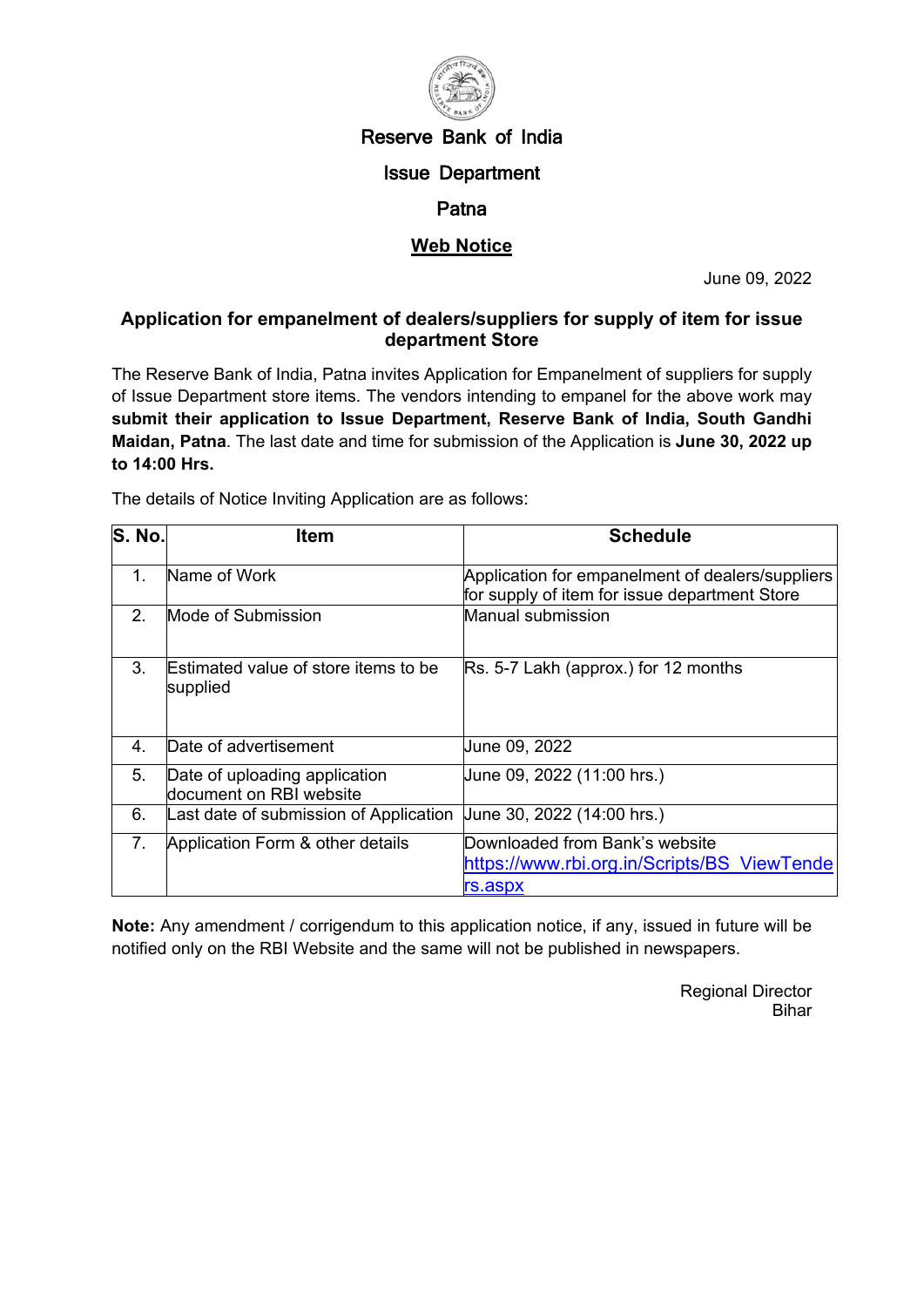

#### **SCHEDULE OF EMPANELMENT**

| <b>S. No.</b>    | <b>Item</b>                                                        | <b>Schedule</b>                                                                                   |  |  |  |  |
|------------------|--------------------------------------------------------------------|---------------------------------------------------------------------------------------------------|--|--|--|--|
| 1.               | Name of Work                                                       | for<br>Application<br>empanelment<br>οf                                                           |  |  |  |  |
|                  |                                                                    | dealers/suppliers for supply of item for                                                          |  |  |  |  |
|                  |                                                                    | issue department Store                                                                            |  |  |  |  |
| 2.               | Mode of Submission                                                 | Manual submission                                                                                 |  |  |  |  |
| 3.               | Estimated value of store items to be<br>supplied                   | ₹ 5-7 Lakh (approx.) for 12 months                                                                |  |  |  |  |
| 4.               | Date of advertisement                                              | June 09, 2022                                                                                     |  |  |  |  |
| 5.               | Date of uploading<br>application document on<br><b>RBI</b> website | June 09, 2022 (11:00 hrs.)                                                                        |  |  |  |  |
| 6.               | Last date of submission of<br>Application                          | June 30, 2022 (14:00 hrs.)                                                                        |  |  |  |  |
| $\overline{7}$ . | Application Form & other<br>details                                | Downloaded<br>from<br>Bank's<br>website<br>https://www.rbi.org.in/Scripts/BS View<br>Tenders.aspx |  |  |  |  |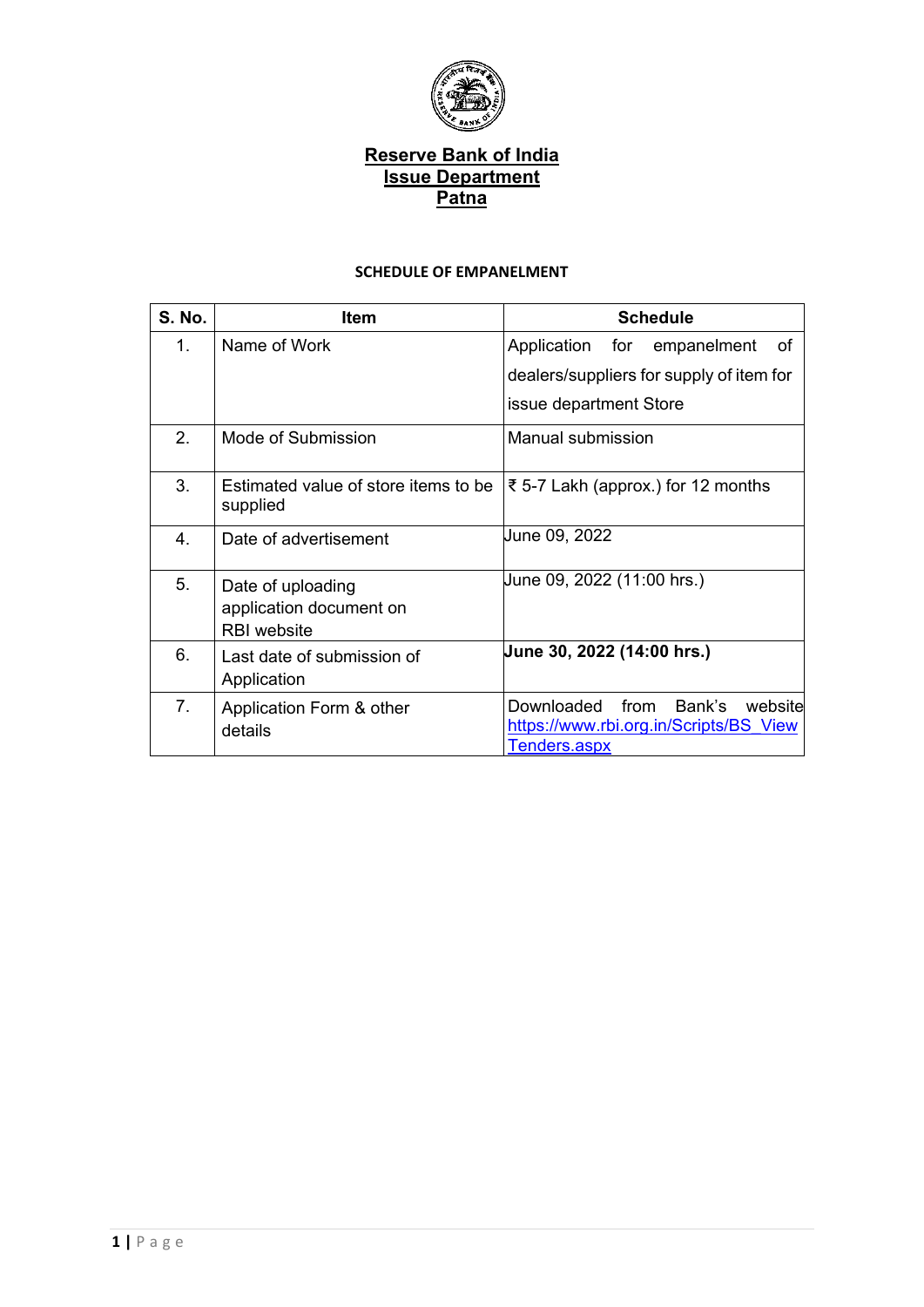

### **Empanelment of suppliers for supply of Issue Department store items**

Reserve Bank of India, Patna invites applications in the prescribed format for empanelment of suppliers for Issue Department Stores items. The panel is expected to remain operational for a period of 09 months initially from **July 2022 to March 2023** and extendable up to two more years, one years at a time at the discretion of Bank subject to satisfactory performance of empanelled suppliers. The suppliers who are registered with Government/Semi-government undertakings/Banks/Financial Instructions, etc. as approved suppliers or having experience of at least 3 years in supplying similar items to different institutions may apply in a closed cover **addressed to the General Manager, Issue Department, Reserve Bank of India, Patna** by giving details of their entity and supporting documents relating to their experience etc., as asked in the application document so as to reach **on or before June 30, 2022 up to 14:00 hrs** in a sealed envelope super scribed as "**Application for Empanelment of Suppliers for Supply of Issue Department Store Items"**. Application form and other details can be downloaded from Bank's website [https://www.rbi.org.in/Scripts/BS\\_ViewTenders.aspx.](https://www.rbi.org.in/Scripts/BS_ViewTenders.aspx) For any queries regarding the application, please contact Issue Department, Reserve Bank of India, South Gandhi Maidan, Patna-800 001 in person Shri Prosenjit Bhattacharya, Manager on no. 8240402935 or email to [issuepatna@rbi.org.in.](mailto:issuepatna@rbi.org.in)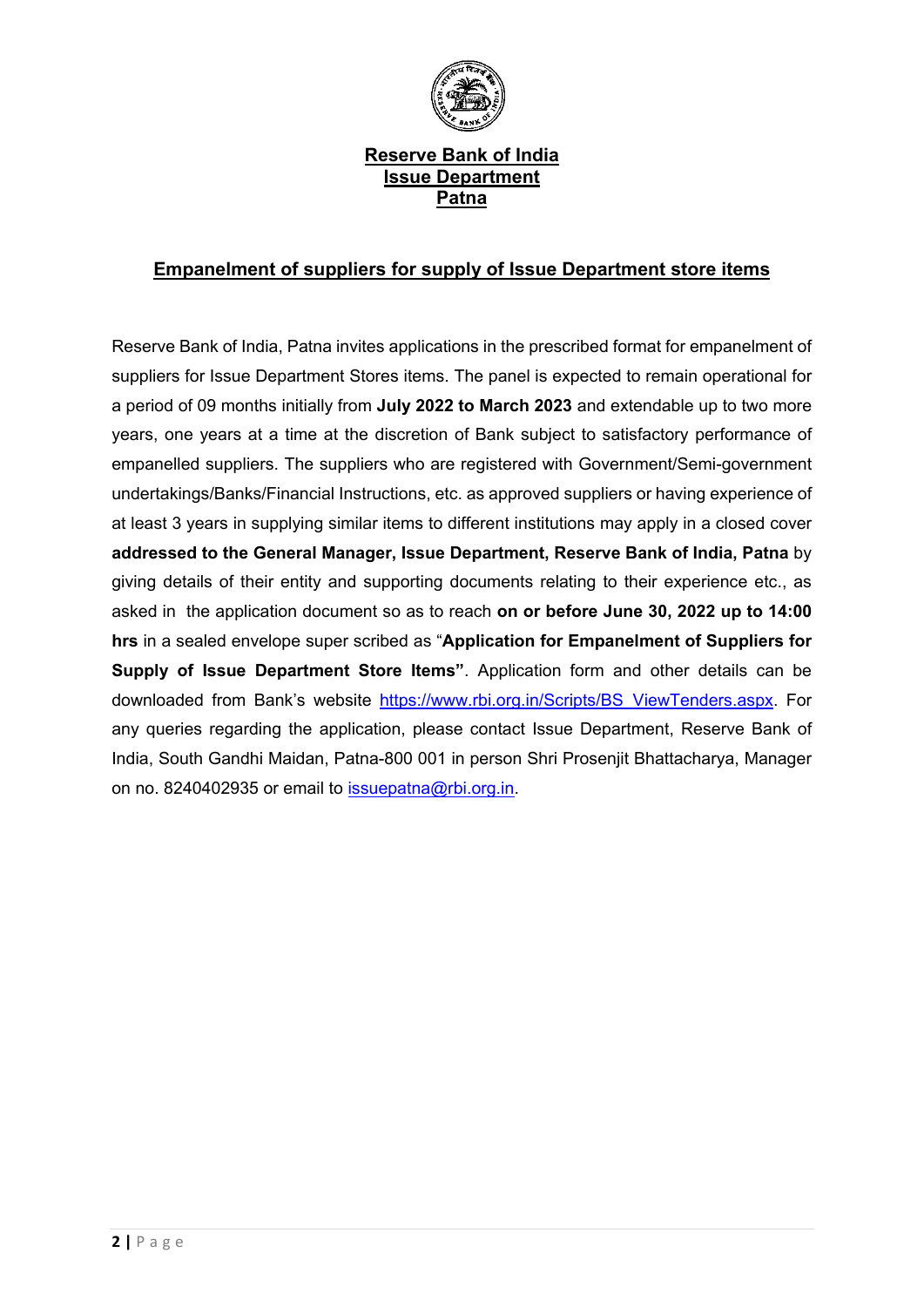

# **Pre-qualification or Eligibility criteria:**

1. Suppliers having full-fledged service setup either at Patna or nearby place with capacity to provide the required supplies/services.

2. The agency should be a sole proprietary concern, partnership firm or company and registered with Registrar of Firms/ Registrar of Companies wherever applicable and should have been in existence/ operation for **not less than 5 (five) years**.

3. The agency should preferably have supplied stationery/ computer consumables for reputed institutions like Government/Semi-government undertakings/Banks/Financial Instructions, etc.

4. The agency should be an income tax assessee and have filed income tax return for the last three years.

5. The agency should be capable of supplying the items at the Bank's Office with no additional cost and **even at short notice of even 03 day whenever necessary**. A confirmation (on his letter head) in this regard has to be submitted by the supplier.

6. The agency should have GST registration.

7. Suppliers should have an annual turnover of Rs.5 lakh or more.

8. The application shall be liable for rejection if the information furnished are found incomplete and or false.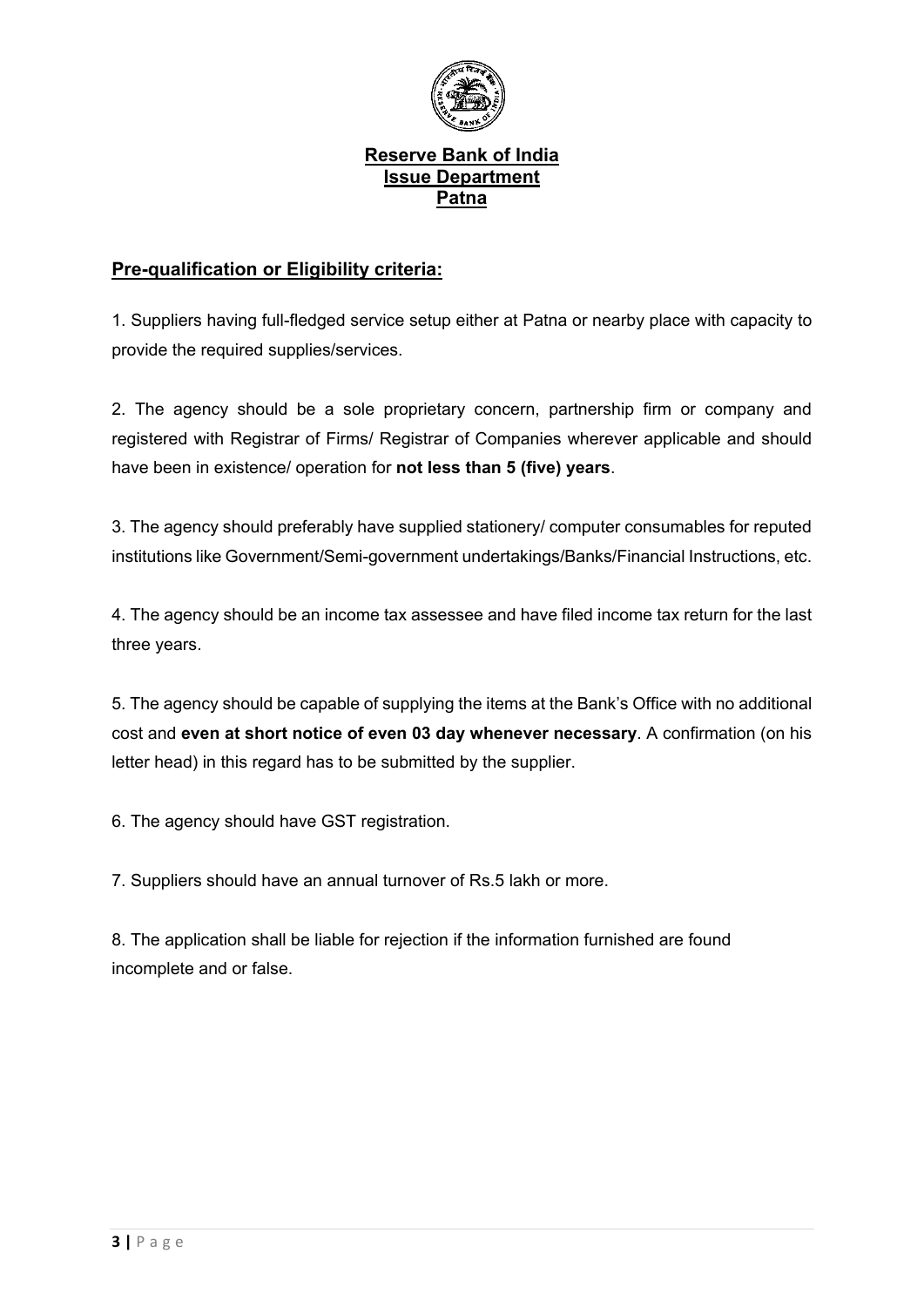

## **General Terms and Conditions**

1. Applicants will have to provide detailed information to the Bank in respect of their firms, work experience, financial position in the format enclosed so that same may be considered for empanelment.

2. While considering empanelment, the suppliers' eligibility to execute the stipulated job and punctuality will be given priority.

3. The suppliers will have to supply the items of **high quality**. Suppliers will have capacity to provide the required supplies/services **up to Rs.2 lakhs in one instance.**

4. During participation in a Tender, when called for, it is desirable that each vendor will quote for highest quality product/s.

5. The Bank's decision will be final and binding in respect of empanelment.

6. The information given in the enclosed format will be kept confidential.

7. One or more authorized persons of the concerned firm have to sign in every section in respect of information furnished in the format.

8. A separate form can be used in case of insufficient space in the format.

9. The application will have to be submitted in **duplicate**.

10. The application will be liable to be rejected if the information furnished are found incomplete and false.

11. Intending applicants are required to furnish details about their Organizations, experience, competence and evidence of their financial standing as per the enclosed pro forma. Their bank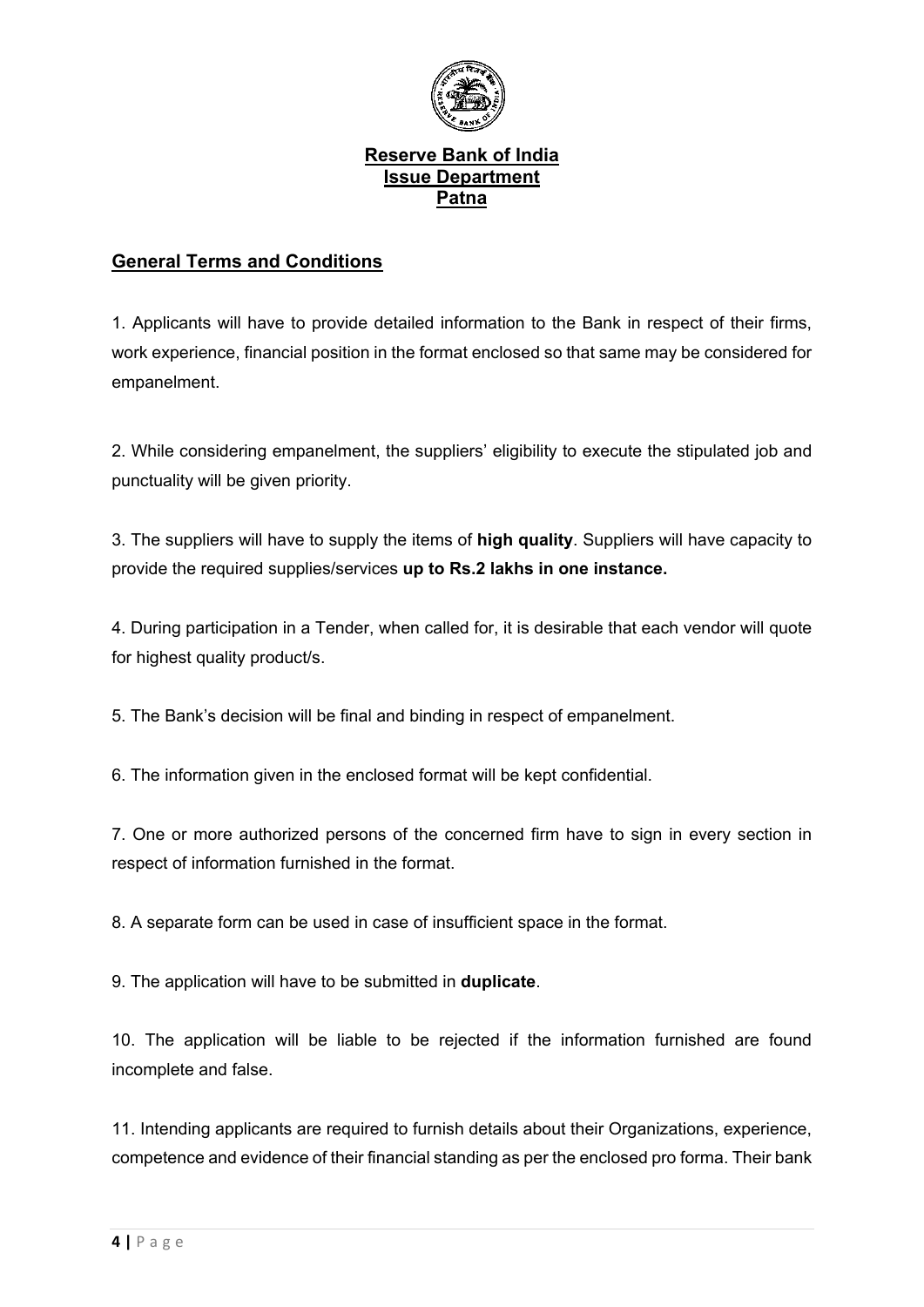

account details are also required to be furnished. Payment will be credited to their accounts directly through NEFT only.

12. Quotations will be called for from all empanelled vendors as and when required and the order will normally be placed with the firm having lowest price bid **(L1)** provided that the sample quality of the **L1 bidder** is of high quality/ considered satisfactory by the Bank.

13. Once a firm/company is empanelled with the Bank, the said firm/company is bound to participate in the tender when called for. If it is observed that a firm is not bidding/responding in two consecutive Tender, the Firm/Company may be either delisted from the empanelled vendor list or debarred from participating in next three Tender.

14. The application form shall be signed by a person on behalf of the Organization, who is duly authorized to do so along with Organisation's seal.

15. The supplier shall not be entitled to claim any rise in price on account of any circumstances whatsoever or rise in any incidental expenses for packing, freight, cartage, taxes, rent, dues, duties, levies, cess, insurance etc. after submission of quotations to the Bank.

16. In case the materials are supplied on instalments/periodical basis the supplier shall strictly adhere to the delivery schedule as indicated by the Bank. Any delay in the supply of goods as per the time schedule indicated would entitle the Bank to cancel the order. In such an event, the supplier shall not be entitled to recover from the Bank any amount by the way of damages, loss or otherwise. However, the Bank shall be entitled to recover the loss which it may incur on account of the non-delivery/late delivery or on account of placing order with other supplier and recover the difference between the price by the Bank by placing fresh orders with other Supplier/s.

17. The Bank reserve the rights to accept or reject any quotations without assigning any reasons therefor.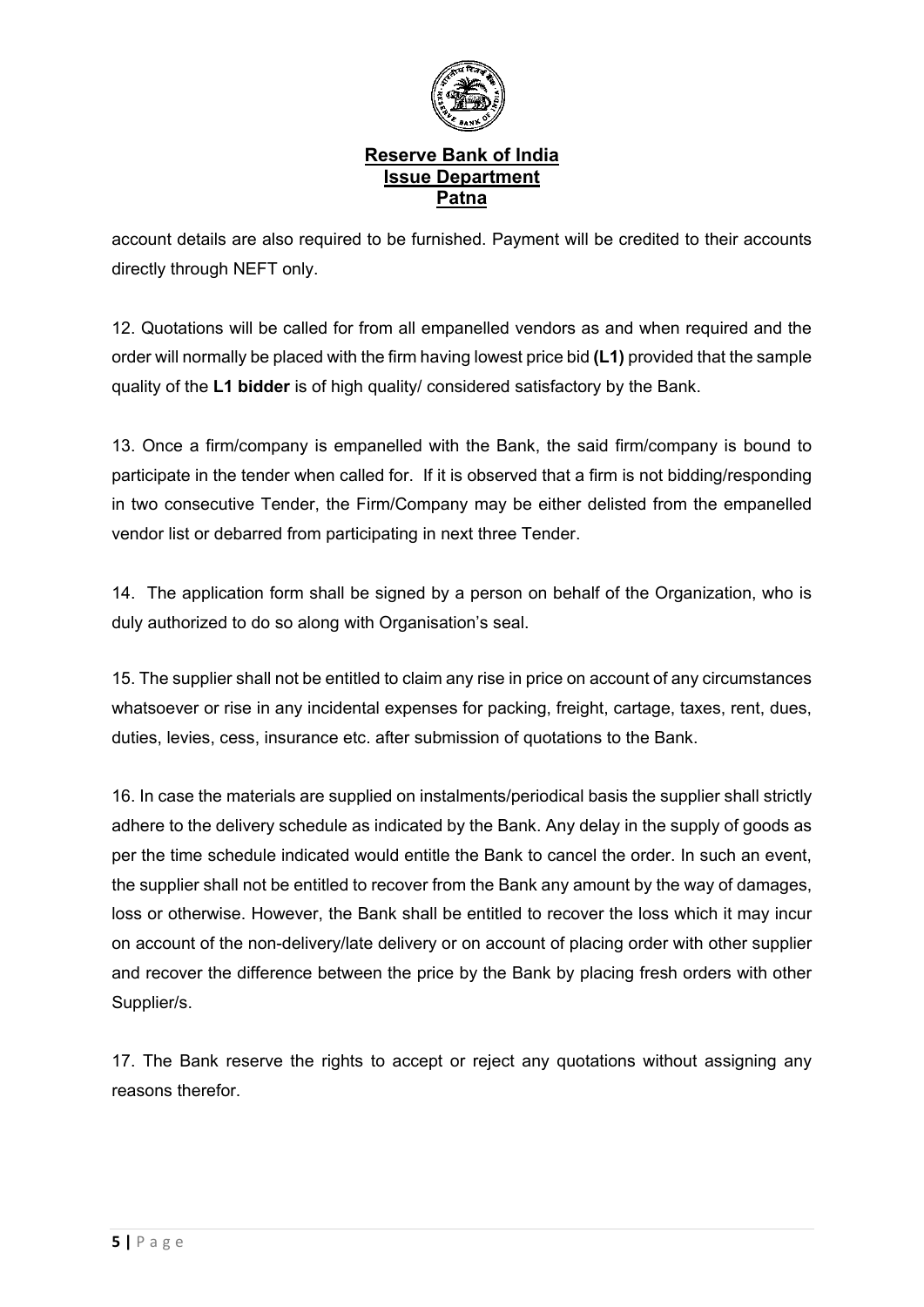

18. Photocopy of the following documents should be attached along with this application form otherwise application will be rejected:

- (A) PAN Card
- (B) Audited Balance Sheet (Last Three Years)
- (C) GSTN Certificate
- (D) Firm/Company Registration certificate
- (E) Trade Licence
- (F) Cancelled Cheque
- (G) Office Address proof

I/We agree to supply Issue Department Store items on the above terms and conditions.

Place \_\_\_\_\_\_\_\_\_\_\_\_\_\_ Date \_\_\_\_\_\_\_\_\_\_\_\_

.

Signature with Seal: Name: Firm's Name: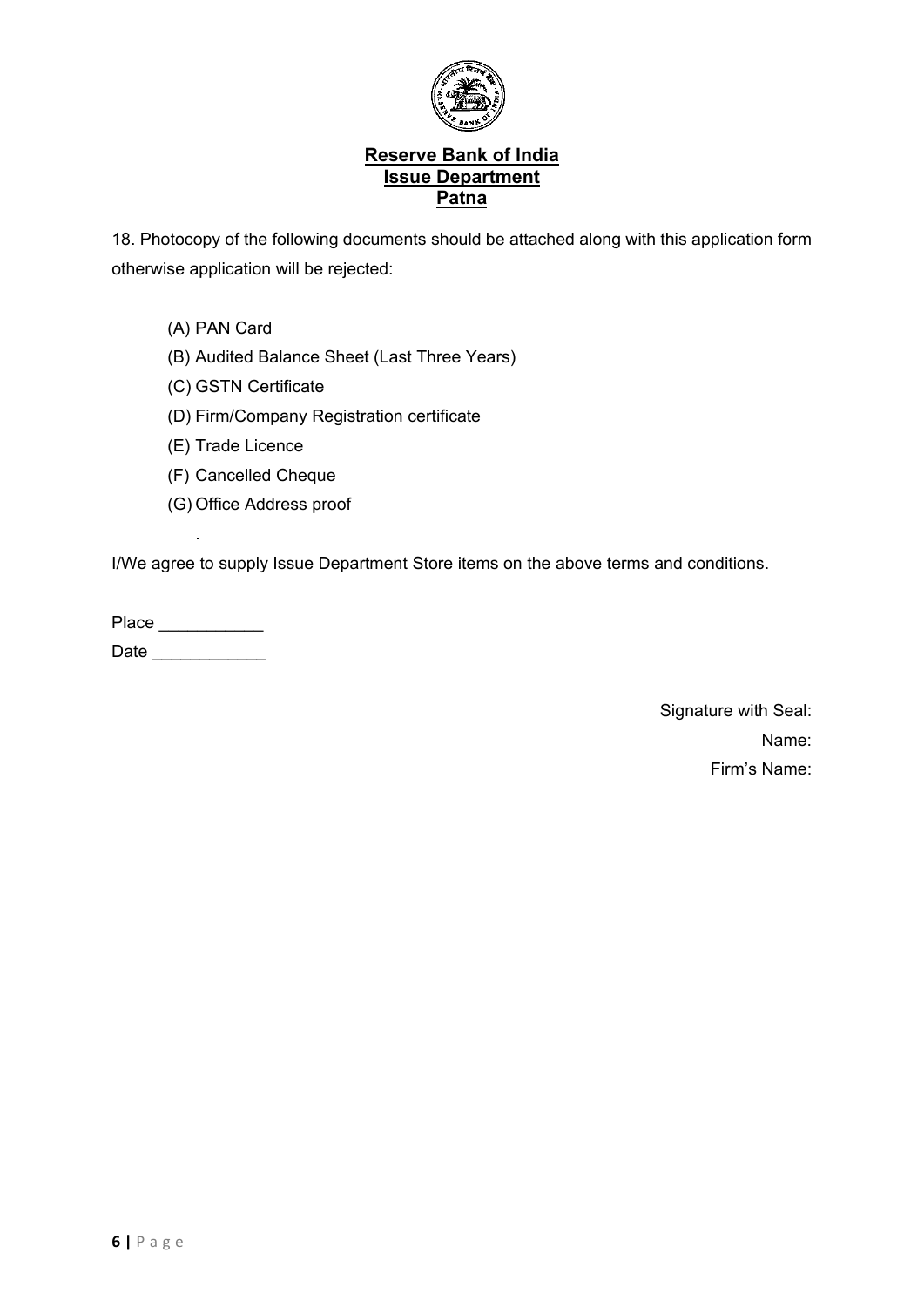

**Annexure – I** 

# **Application for Empanelment of suppliers for supply of Issue Department store items**

| Sr.             | <b>Particulars</b>                          | To be submitted by applicant |
|-----------------|---------------------------------------------|------------------------------|
| No.             |                                             |                              |
| $\mathbf{1}$    | Name of the Firm / Company                  |                              |
| $\overline{2}$  | <b>Year of Establishment</b>                |                              |
| 3               | Constitution<br>of<br>suppliers<br>the      |                              |
|                 | (Proprietorship/Partnership/Company)        |                              |
| $\overline{4}$  | Name/s & Permanent Address of               |                              |
|                 | Proprietor/Partner/company (if Office       |                              |
|                 | address is different)                       |                              |
| 5               | Phone no (O)/ Mobile no                     |                              |
| 6               | Email ID                                    |                              |
| $\overline{7}$  | Registration No./Trade License No.          |                              |
|                 | (Along with copy of the same)               |                              |
| 8               | <b>Business activities</b>                  |                              |
| 9               | Income Tax Registration (Y/N) status        |                              |
|                 | and PAN No./TAN No.                         |                              |
| 10 <sup>1</sup> | <b>GST Registration No.</b>                 |                              |
| $\overline{11}$ | Name of Bankers and their addresses         |                              |
| 12              | Bank account details A/c No., IFSC          |                              |
|                 | Code, Bank name & Branch name               |                              |
| 13              | Permanent<br><b>Address</b><br>of<br>Firm's |                              |
|                 | <b>Registered Office</b>                    |                              |
| 14              | Annual Turn-over of the Firm during         |                              |
|                 | last 3 years (Along with attested           |                              |
|                 | copy of the same)                           |                              |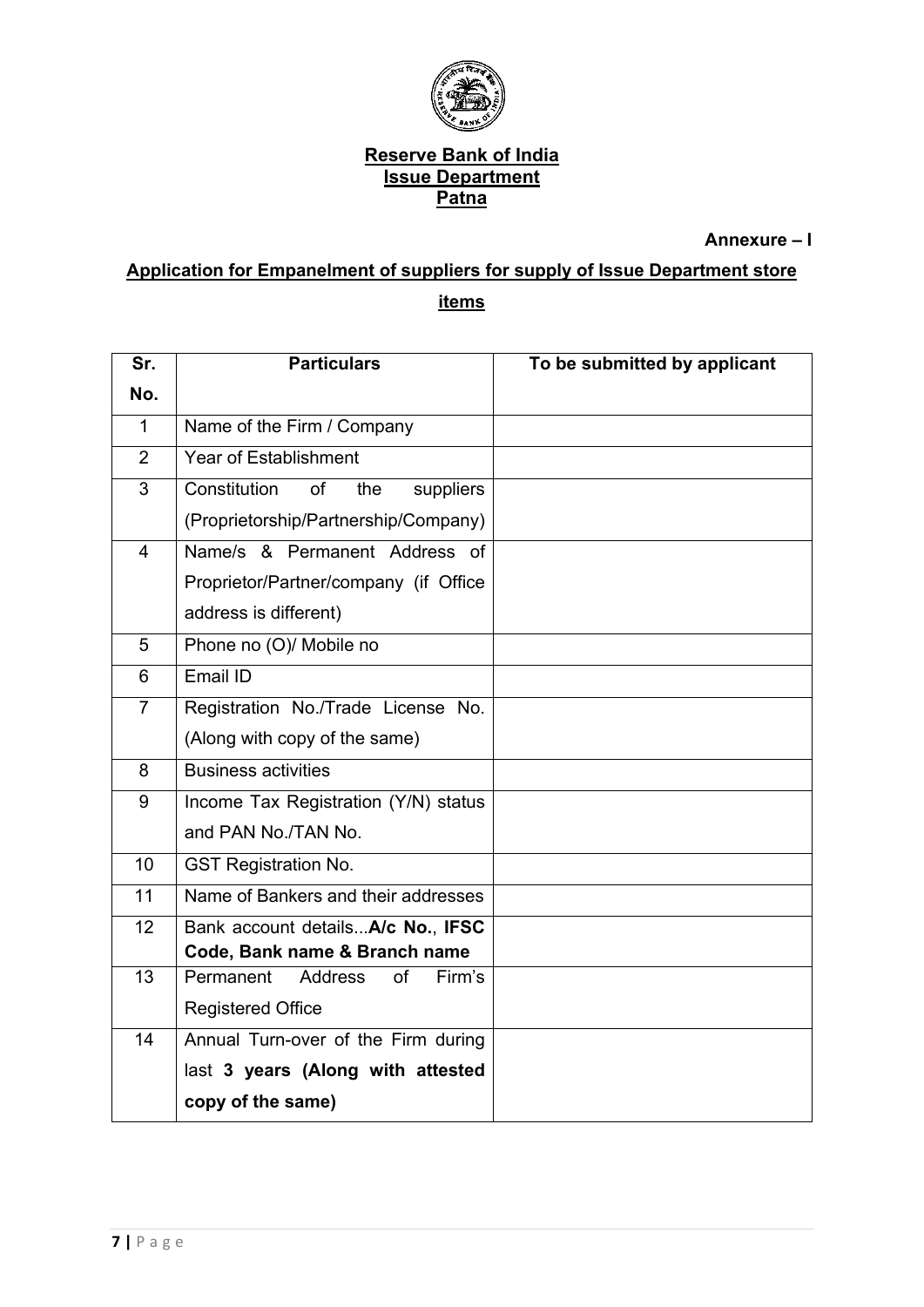

| 15 <sub>1</sub> | The Legal Status in respect of the         |  |
|-----------------|--------------------------------------------|--|
|                 | Business/Details, if any legal case        |  |
|                 | continues                                  |  |
| 16              | Are you associated with RBI in any         |  |
|                 | other contract at present on in the        |  |
|                 | past? If yes, give details                 |  |
| 17              | Whether applicant or any<br>person         |  |
|                 | associated with the firm is a near/close   |  |
|                 | relative of any staff of RBI? If yes, give |  |
|                 | details                                    |  |
| 18              | I/We wish to supply the following items    |  |
|                 | [Please provide the SI. no. of the         |  |
|                 | <b>items</b> as per <b>Annexure</b> - II]  |  |

|  | ∍⊥<br>laci |  |
|--|------------|--|
|--|------------|--|

Date  $\Box$ 

 $\mathbb{P}^1$  . The set of  $\mathbb{P}^1$ 

Signature with Seal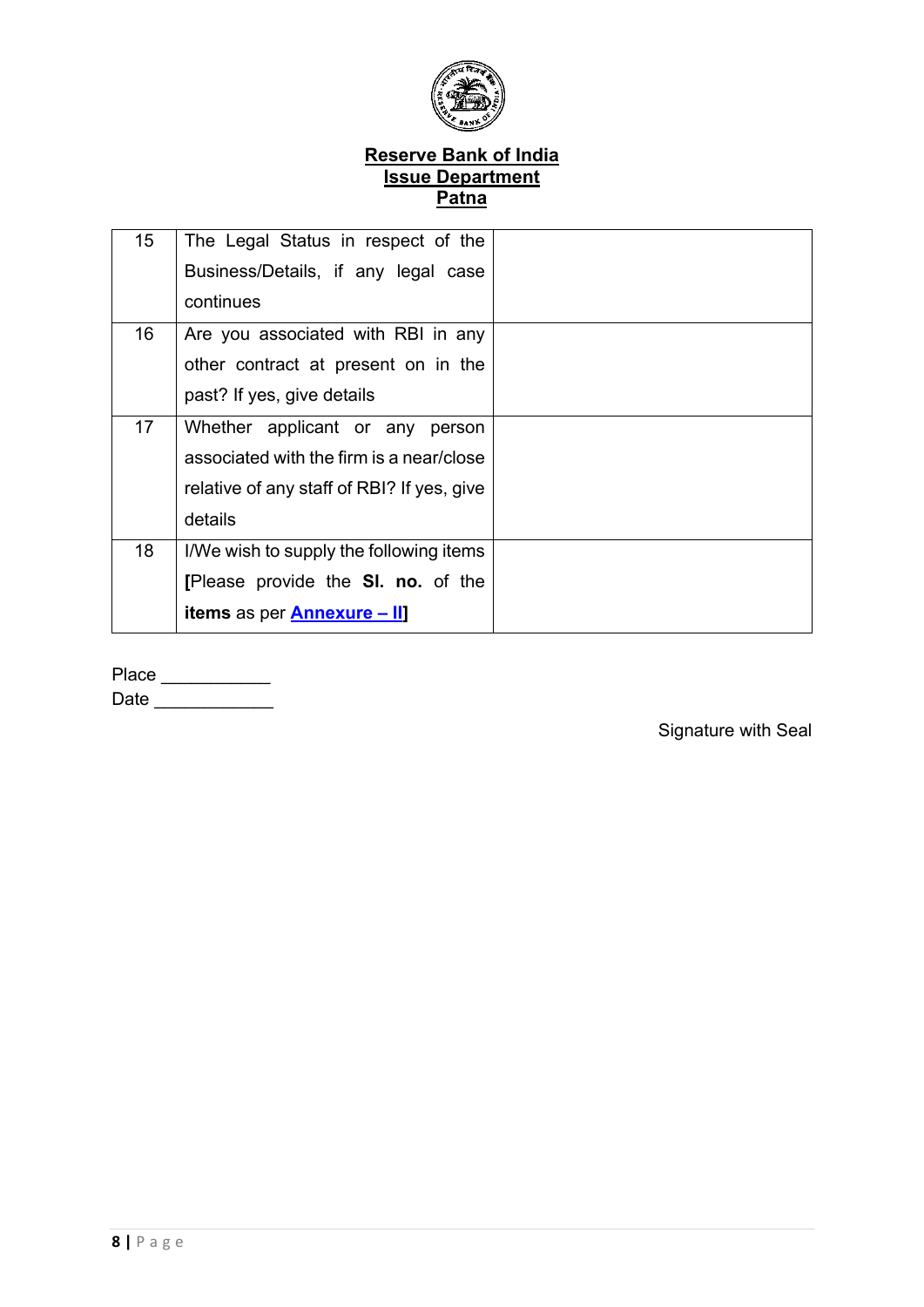

# **Annexure – II**

# **List of Store Items**

<span id="page-9-0"></span>

|                  |                                                                           | <b>Max time</b> |                                                                           |
|------------------|---------------------------------------------------------------------------|-----------------|---------------------------------------------------------------------------|
| SI <sub>No</sub> | <b>Name of Store Item</b>                                                 | for supply      |                                                                           |
|                  |                                                                           | of items        | <b>Remarks</b>                                                            |
|                  |                                                                           | after issue     |                                                                           |
|                  |                                                                           | of work         |                                                                           |
|                  |                                                                           | order           |                                                                           |
| $\mathbf{1}$     | Strap Seal Clip-Printed with R.B.I-5/8"                                   | 10-15 days      | With 'R.B.I, Issue, Patna'<br>printed on it in                            |
| $\overline{2}$   | Steel Strapping 5/8" Width                                                | 10-15 days      | Outside green color with<br>"Reserve Bank of India"<br>imprinted in black |
| 3                | <b>Strapping Sealer Machine</b>                                           | 10 days         |                                                                           |
| $\overline{4}$   | Hammer with Nail puller                                                   | 7 days          |                                                                           |
| 5                | Good Quality Tin Cutter                                                   | 7 days          |                                                                           |
| 6                | Plastic strapping strip                                                   | 10-15 days      | Need base                                                                 |
| $\overline{7}$   | Plastic Strapping Sealer Machine                                          | 7 days          | Need base                                                                 |
| 8                | Nails-2"                                                                  | 5 days          |                                                                           |
| 9                | Hammer with Ball point                                                    | 5 days          |                                                                           |
| 10               | Good Quality Screwdriver (24")                                            | 5 days          |                                                                           |
| 11               | Seal for Plastic Strapping                                                | 10 days         | Need base                                                                 |
| 12               | Padlocks (Godrej) – 8 Levers                                              | 3 days          |                                                                           |
| 13               | Padlock (Godrej) - 07 Lever                                               | 3 days          |                                                                           |
| 14               | Padlocks (Godrej) – 6 Levers                                              | 3 days          |                                                                           |
| 15               | Transparent small size Plastic Bag along<br>with sealer for storing Coins | 7 days          |                                                                           |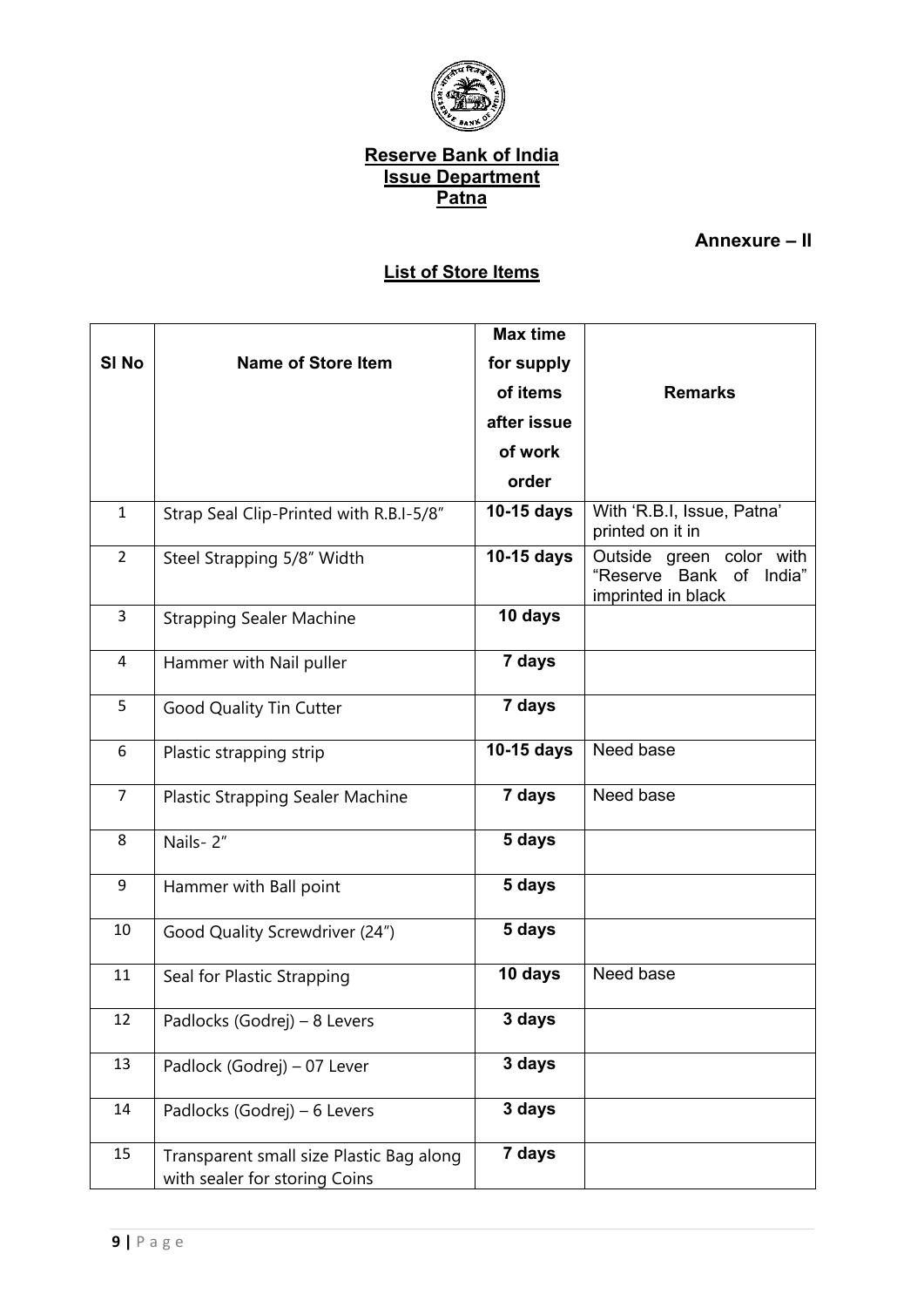

| 16 | Good Quality Scissor-Big Size                              | 3 days  |  |
|----|------------------------------------------------------------|---------|--|
| 17 | Transparent Plastic Bag for storing<br>Coins (30"W X 50"L) | 5 days  |  |
| 18 | <b>Good Quality Hand Gloves</b>                            | 5 days  |  |
| 19 | Plastic Bag (Transparent) (30"W X 50"L)                    | 10 days |  |
| 20 | Cloth Apron (As specified by Bank)                         | 10 days |  |
| 21 | Jute Twine                                                 | 10 days |  |
| 22 | Good Quality Disposable Face Mask<br>(Three Layer)         | 3 days  |  |
| 23 | Rubber Bands 2" (Oddy                                      | 5 days  |  |
| 24 | Insect Repellent (Odonil- 75qm)                            | 3 days  |  |
| 25 | <b>Brown Tape</b>                                          | 3 days  |  |
| 26 | Good Quality Room Freshener<br>(Godrej/Odonil)             | 3 days  |  |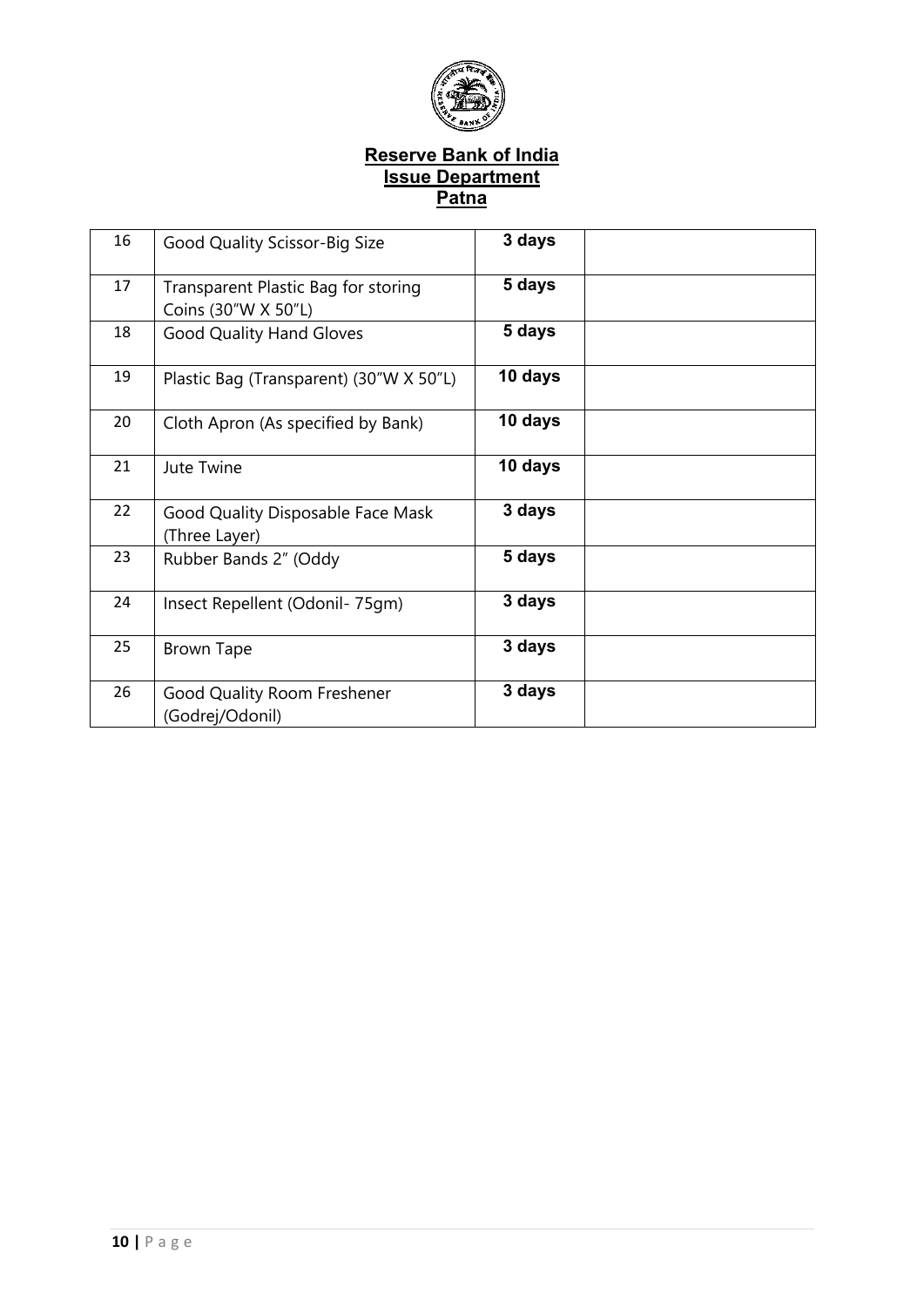

**Annexure - III**

# *(This declaration should be typed in the company's Letter head)*

# **The signed declaration given by the applicant**

1. I/we read the Application Form/format and the relevant instructions, and I/We understand that my/our agreement/contract entered into with Reserve Bank of India will stand invalid if any information is found false at any time in future.

2. I/we agree that the decision of Reserve Bank of India, Patna will be binding in respect of final selection of suppliers.

3. To the best of my/our knowledge, the information furnished in sections I, II and III are fully true and correct.

4. I/we agree that I/we will have no objection if any verification is carried out in respect of the work done by me/us.

| Place |  |
|-------|--|
| Date  |  |

Signature with Seal: Name: Firm's Name: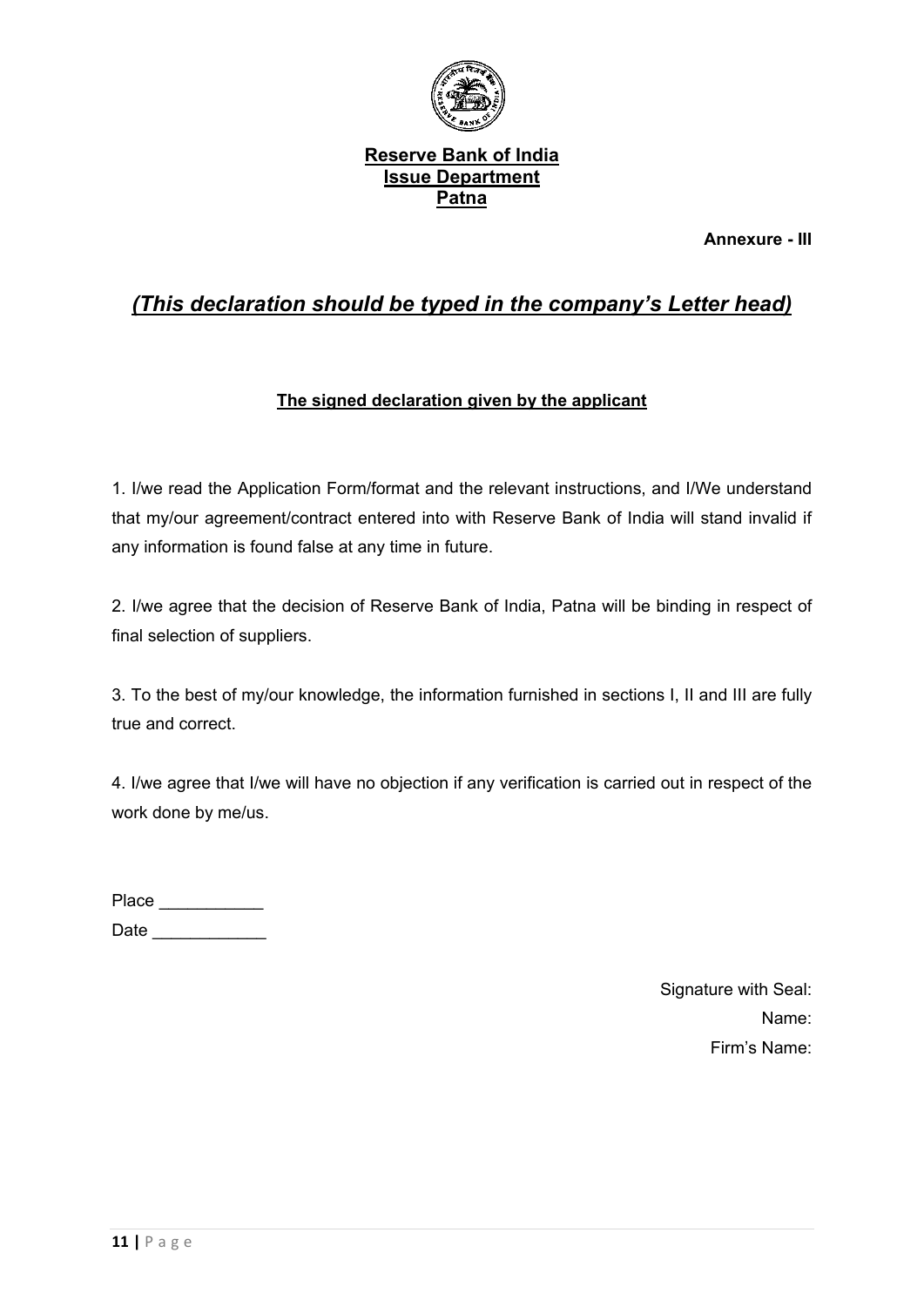

**Annexure – IV**

# **Past Experience**

The work experience of last 5 years in respect of assignments in other organizations (extra page may be added to furnish **Past experience**).

| <b>Nature of</b><br>assignment | <b>Organisation</b><br><b>Name</b> | <b>Address of</b><br>Organisation | Phone on of<br>the<br>Organisation | <b>Amount</b><br>of<br>contract | <b>Work</b><br>Status -<br>Complete<br>(Y/N) | Whether<br>the work<br>had been<br>carried out<br>in time<br>(Y/N) |
|--------------------------------|------------------------------------|-----------------------------------|------------------------------------|---------------------------------|----------------------------------------------|--------------------------------------------------------------------|
|                                |                                    |                                   |                                    |                                 |                                              |                                                                    |
|                                |                                    |                                   |                                    |                                 |                                              |                                                                    |
|                                |                                    |                                   |                                    |                                 |                                              |                                                                    |
|                                |                                    |                                   |                                    |                                 |                                              |                                                                    |
|                                |                                    |                                   |                                    |                                 |                                              |                                                                    |
|                                |                                    |                                   |                                    |                                 |                                              |                                                                    |
|                                |                                    |                                   |                                    |                                 |                                              |                                                                    |

Place \_\_\_\_\_\_\_\_\_\_\_\_\_\_\_

Date \_\_\_\_\_\_\_\_\_\_\_\_

Signature with Seal: Name: Firm's Name: